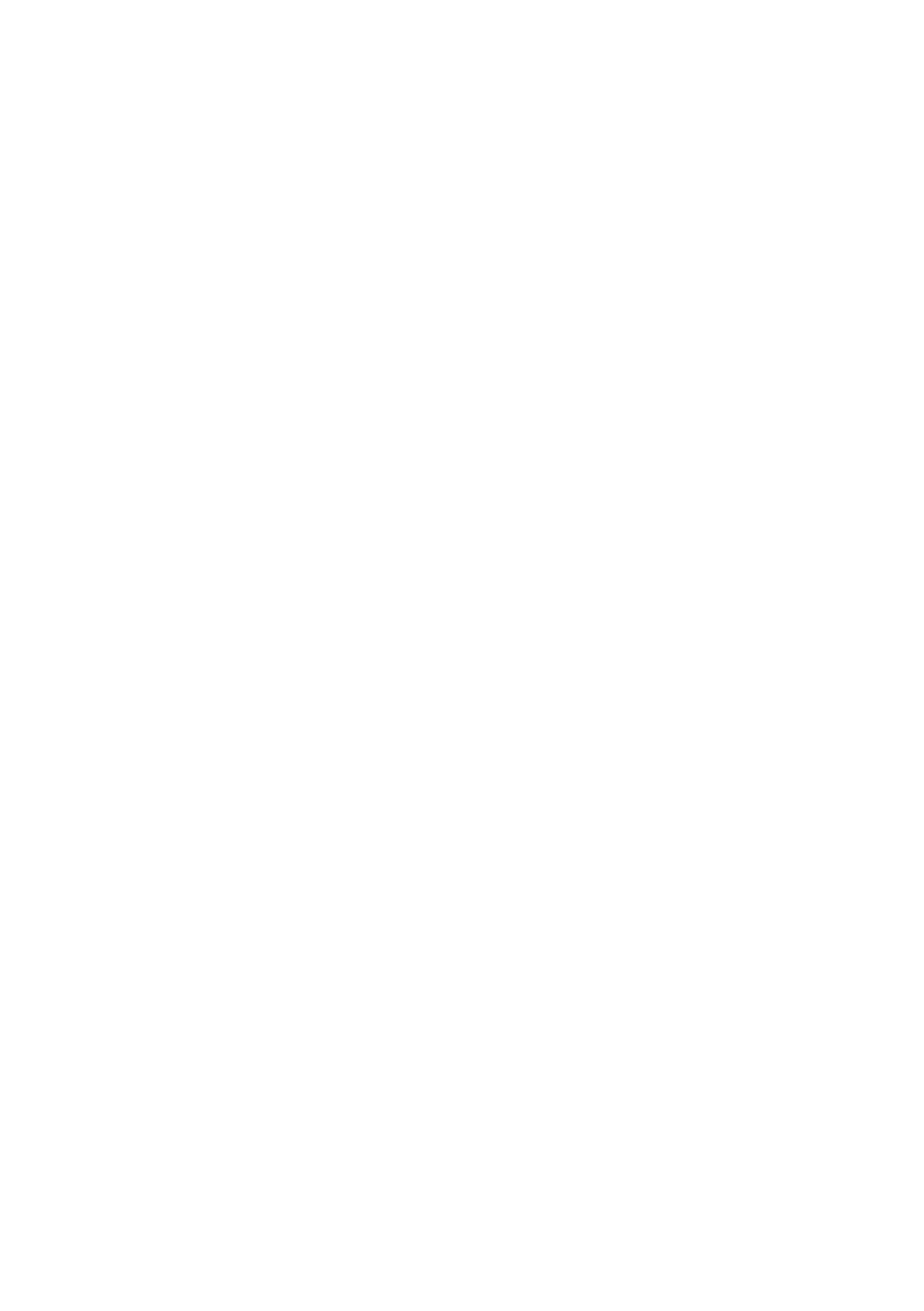### **So you would like to be a Volunteer at a Child Contact Centre?**

#### **Foreword**

This booklet is aimed at people who are thinking about or have just become volunteers in a Child Contact Centre. Experienced volunteers may also want to read it as a refresher to help remind them about why Child Contact Centres are needed and their role in them.

The National Association of Child Contact Centres (NACCC) hopes its member Centres will find this booklet of help as they go about the task of providing what has now become an essential service for many families. It also hopes that more people will become involved with Child Contact Centres as a result of reading it.

Yvouve Kæ

Yvonne Kee Chair of NACCC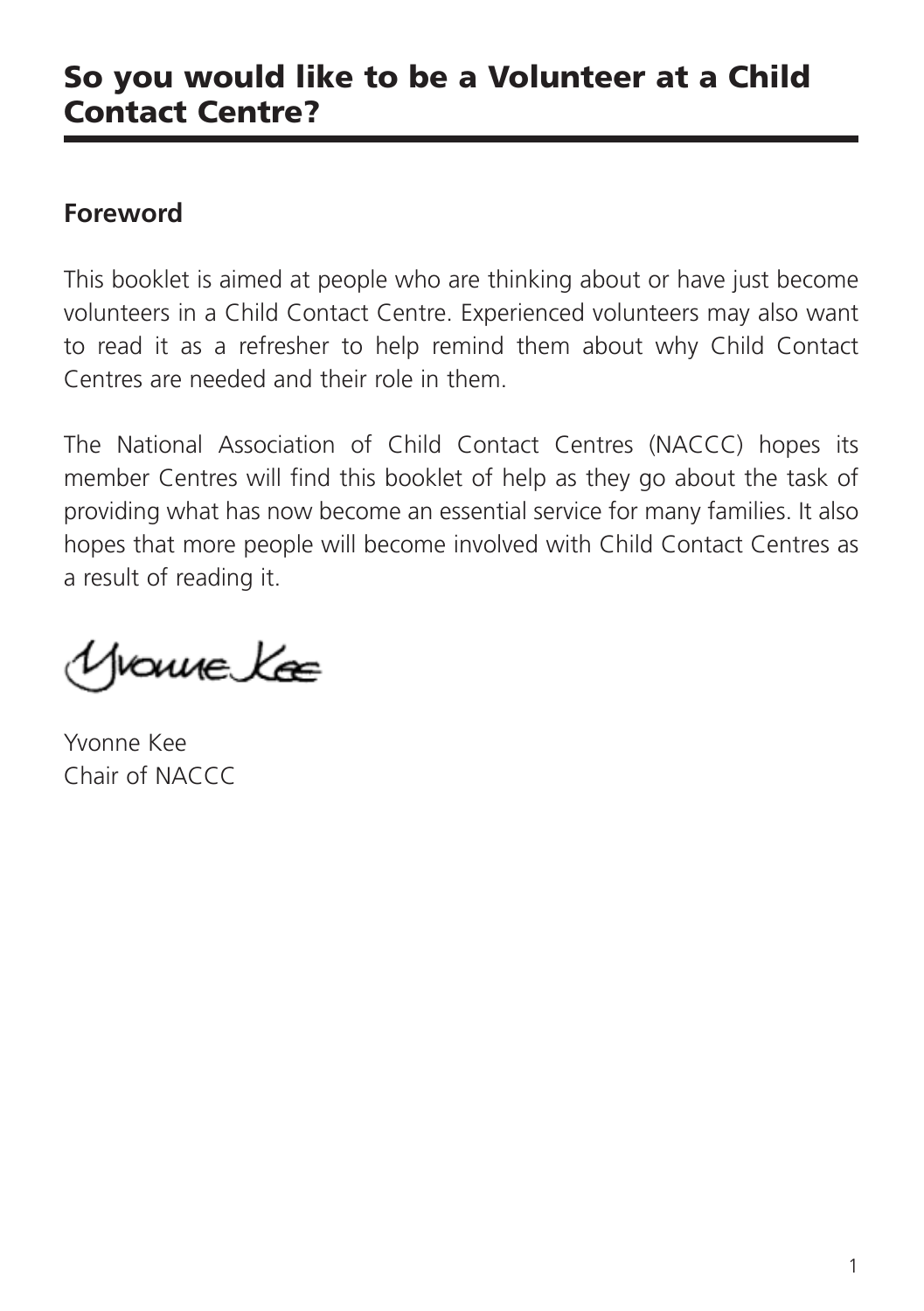# **Introduction**

Do you know of a family where the children have had to experience the emotional and practical difficulties arising from their parents either separating or divorcing? It is estimated that around 200,000 to 250,000 couples separate each year affecting around 350,000 children (source http://www.dcsf.gov.uk). Although it might not be easy, many of these children come from homes where the adults responsible for them are able to resolve any problems about their care without the intervention of a solicitor or the courts.



Unfortunately there have been and always will be a number of families who find it difficult to agree about the arrangements for their children after a separation or divorce. In many cases these difficulties arise because the adults involved do not trust and can not communicate with each other. The reasons for this lack of trust and communication can be many and varied, but often include concerns about a child's safety or domestic violence. Solicitors, Courts and CAFCASS officers faced with these kind of problems and difficulties with arranging contact between a non-resident parent and their children will often turn to a Child Contact Centre for help.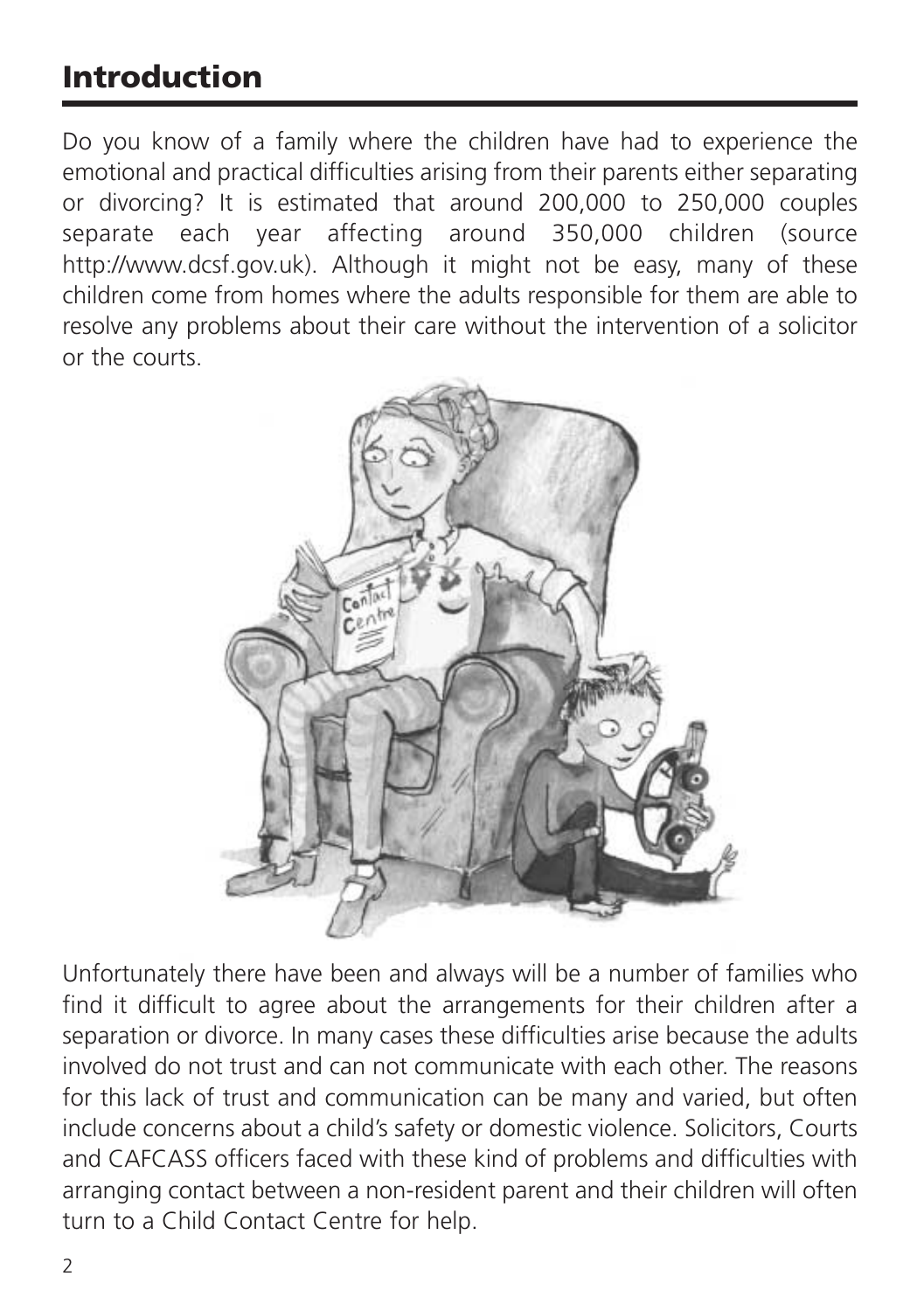There are in excess of 300 Child Contact Centres that are members of NACCC. These Child Contact Centres have an accreditation process which shows that all NACCC Child Contact Centres work to agreed and approved national standards which ensure that families using the Child Contact Centres are safe and well cared for. These Child Contact Centres are largely staffed by volunteers who, when talking about their work, have said…

*"I am responding to a local need and putting something back into the community."*

*"The work has given me a better understanding of human nature and helped me to become more adaptable and open minded."*

*"I have learned to appreciate my own family."*

*"I love children."*

Like many voluntary organisations Child Contact Centres always need new volunteers. The successful running of Centres is dependent upon these new volunteers having an understanding of:

- what a Child Contact Centre is;
- why they are needed;
- how they are organised and run;
- a volunteer's role and responsibilities within a Child Contact Centre.

This booklet has been designed to answer these questions and allow new volunteers to enter into Child Contact Centre work on an informed basis. Much of the material in it has been taken from either the *NACCC Guidance Manual* or training sessions provided to new Centres by NACCC's support staff. It is advisable to use both these resources along with this booklet.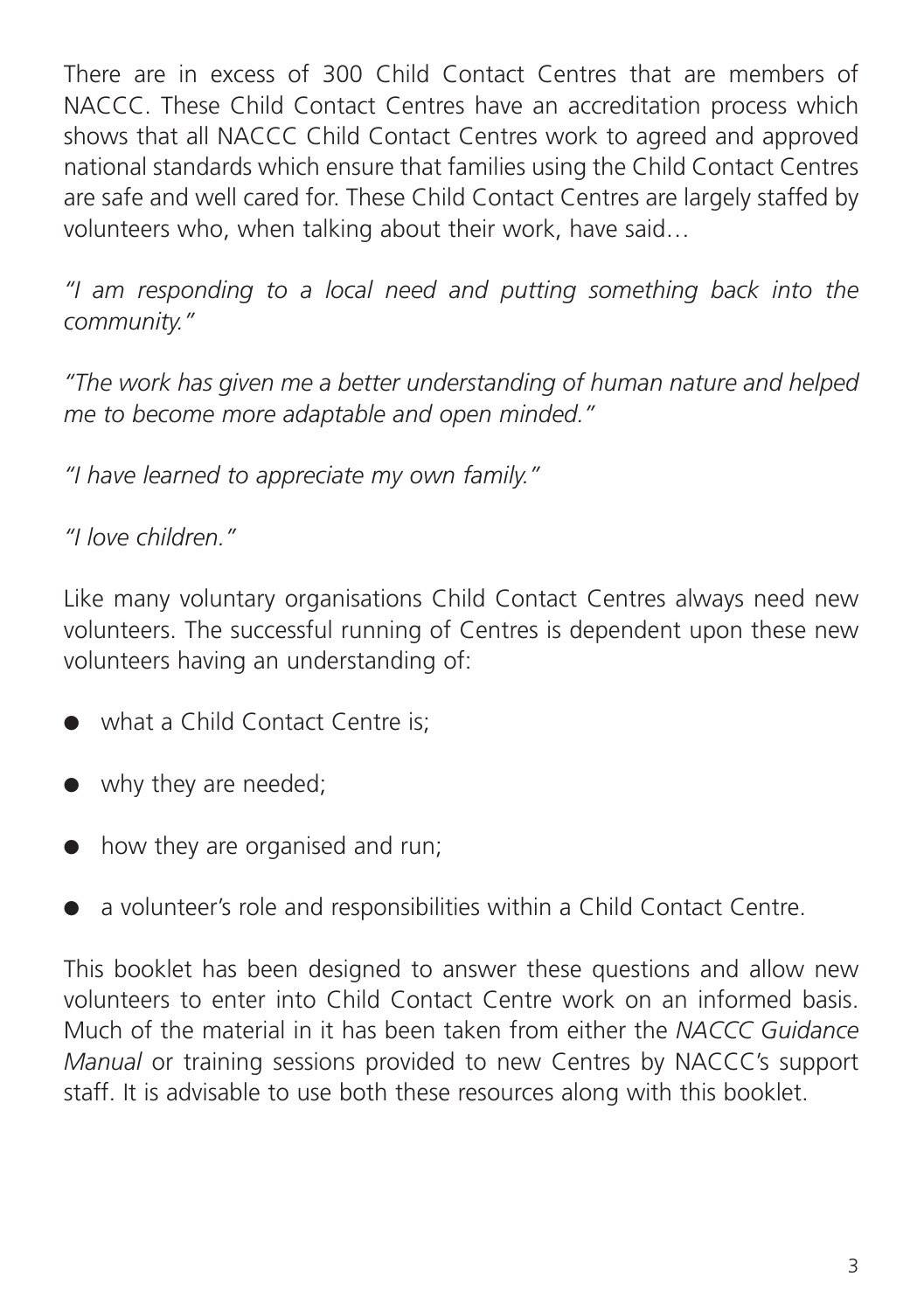# **What is a Child Contact Centre?**

A Child Contact Centre is a meeting place where children of separated families can enjoy contact with one (or both) parents, and sometimes other family members, in a comfortable and safe environment when there is no viable alternative.

#### **What do they provide?**

- An environment where contact will be child centred
- A warm and comfortable atmosphere for both parents and children.
- A safe caring environment where a parent with 'care' can leave a child with confidence.
- A place where there will be no arguments or family rows.
- Time for the children to relax and enjoy the company of a non-resident parent.

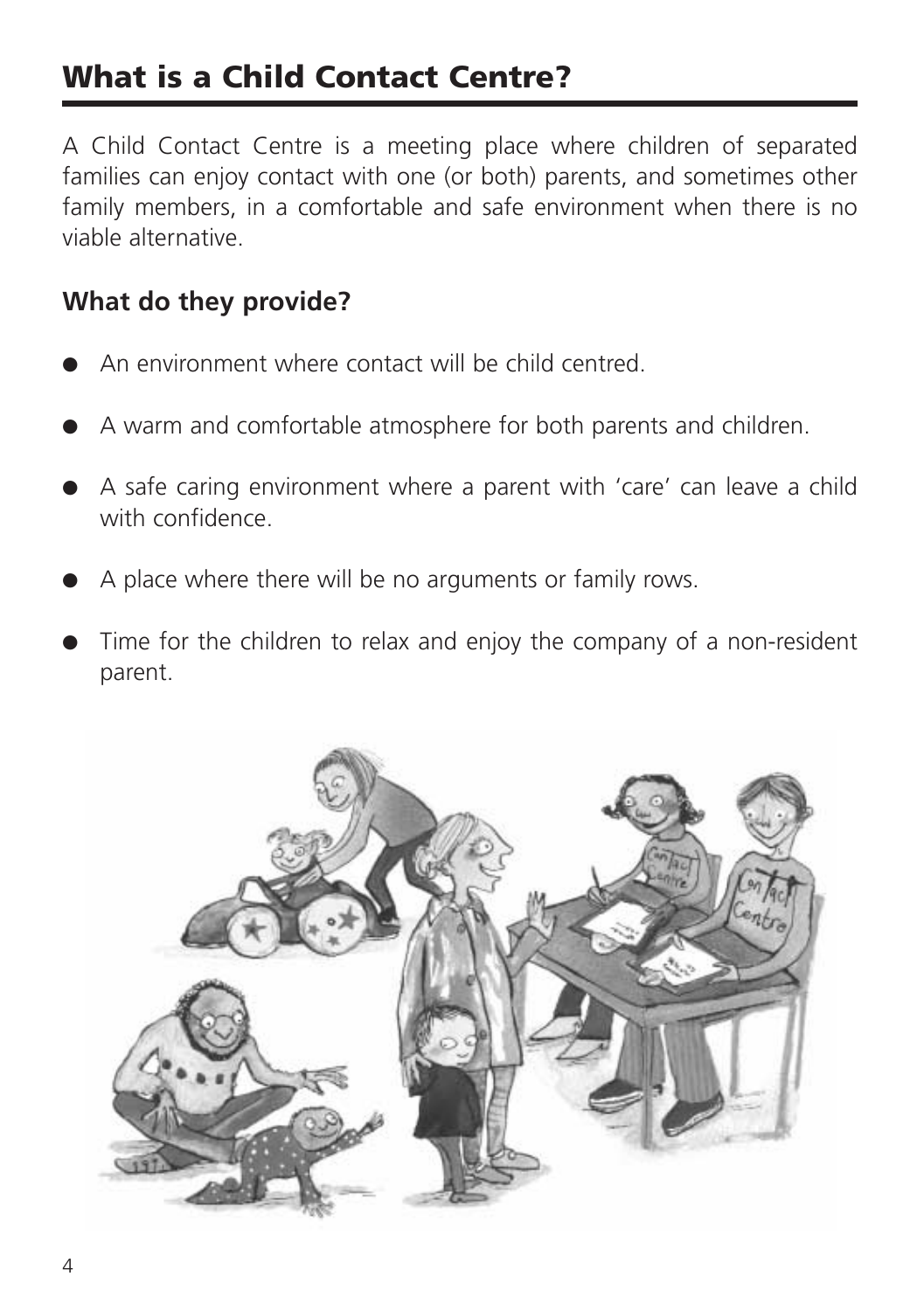# **Who benefits? - Children**

*"When Mum and Dad spilt up I was glad. The rowing stopped and Mum didn't cry anymore. After a while though I began to miss my Dad. When I asked Mum she said it was best that I didn't see him, as she didn't want him coming to the house. Dad must have missed me too because he went to a solicitor who arranged for us to meet at a Child Contact Centre. We have been meeting there for about six months and I always look forward to Saturday afternoons."*

As this quote demonstrates, most children feel attached to both their parents and want them to have a good relationship whether they are together or apart. Where this does not happen and there are a significant number of changes in their lives, children can experience feelings of:

| insecurity   | "Will I be moving house, changing school and having to<br>make new friends?"          |
|--------------|---------------------------------------------------------------------------------------|
| anger        | "Why has this happened to me?"                                                        |
| guilt        | "It's my fault that mum and dad have split up."                                       |
| sadness      | "I love my mum and my dad, why can't things just go<br>back to what they used to be?" |
| confusion    | "Where will I be going next Saturday?"                                                |
| anxiety      | "Who is going to be there and will they speak to me?"                                 |
| helplessness | "Nobody ever asks me what I think or how I feel."                                     |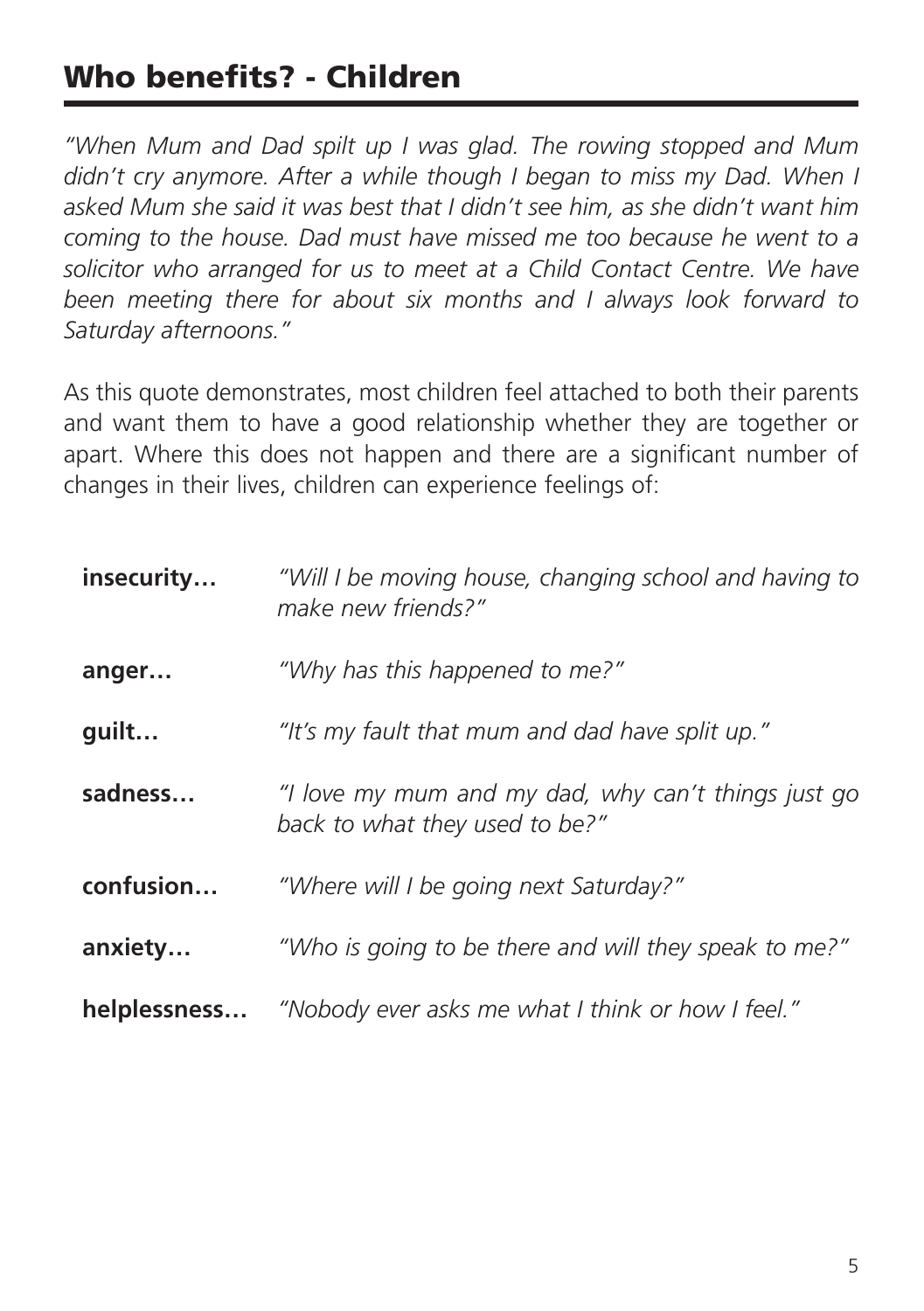### **What can happen if these feelings are allowed to continue?**



**If children are denied regular contact with a non-resident parent, they may start to:**

**feel rejected or abandoned…** *"Why have they gone away*

**has happened…** *I said or did."*

**and depressed…** *about it."*

**or harm themselves…**

**or anti-social…** *attention."*

**argue and fight excessively** *"Nobody understands me!"* **at either home or school…**

**experience difficulties in establishing** *"Is this what's going to* **happy and lasting relationships** *happen to me?"* **when they grow up…**

*and left me?"*

**blame themselves for what** *"It must have been something*

**become withdrawn** *"It hurts too much to talk*

**feel increasingly insecure…** *"What's going to happen next and will anybody tell me?"*

**take unnecessary risks** *"I just don't care any more."*

**become rebellious** *"It's the only way I can get any*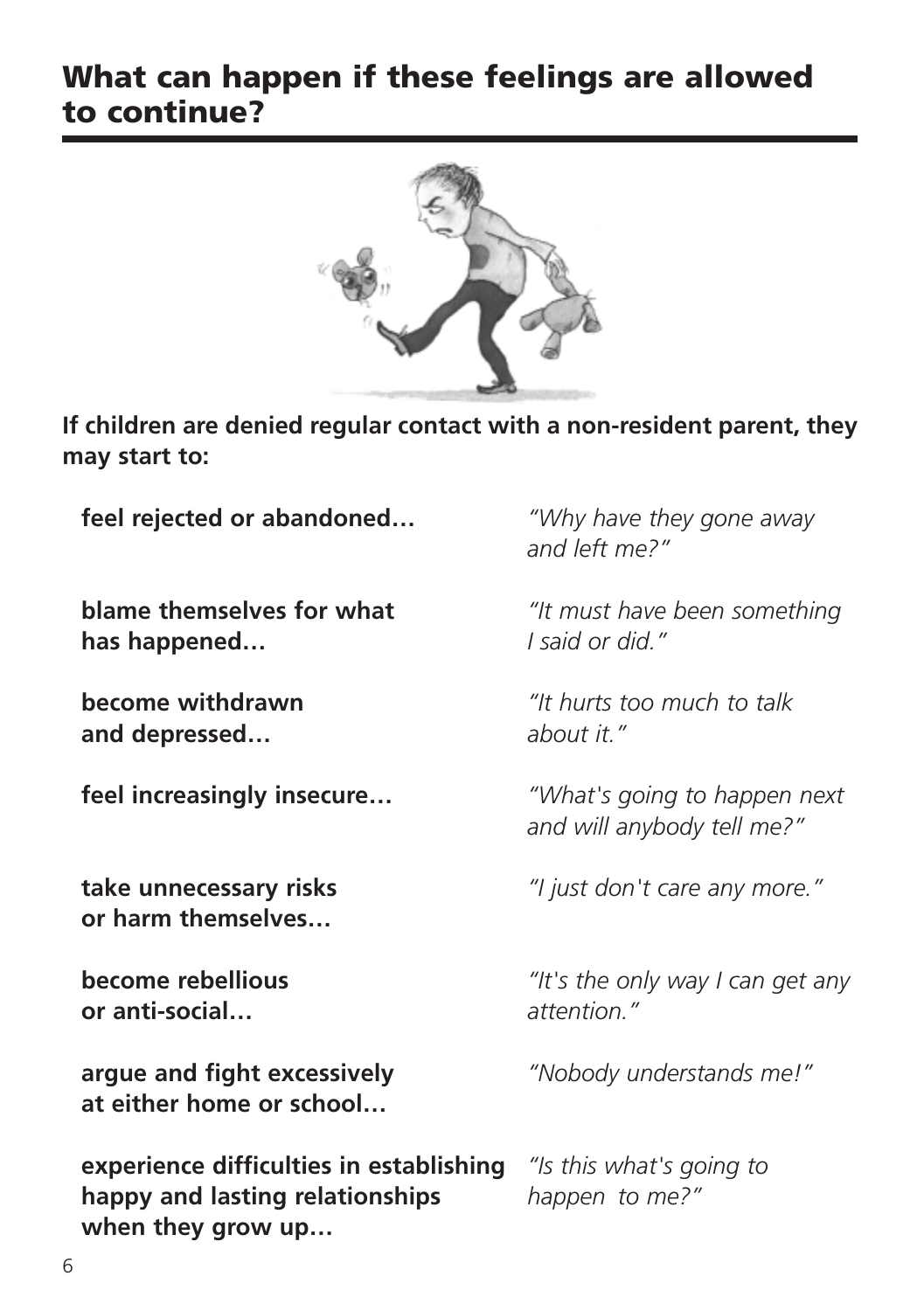Research has shown that in the majority of cases children benefit from regular contact with both their parents. Despite this, some parents find it hard to agree on contact arrangements for their children once they have separated. By providing a safe, comfortable and child-centred meeting-place, Child Contact Centres can ensure that the children involved in these disputes not only see a non-resident parent but also:

- cope more effectively with the end of their parent's relationship;
- have greater peace of mind and more secure sense of personal identity;
- become less likely to suffer either short or long term emotional harm;
- have stronger links with and a better understanding of their family roots/ culture.

Pulling all these together and in the words of a little girl:

*"I loved him although I didn't know him, for now having the courage to come back and be there for me now".*

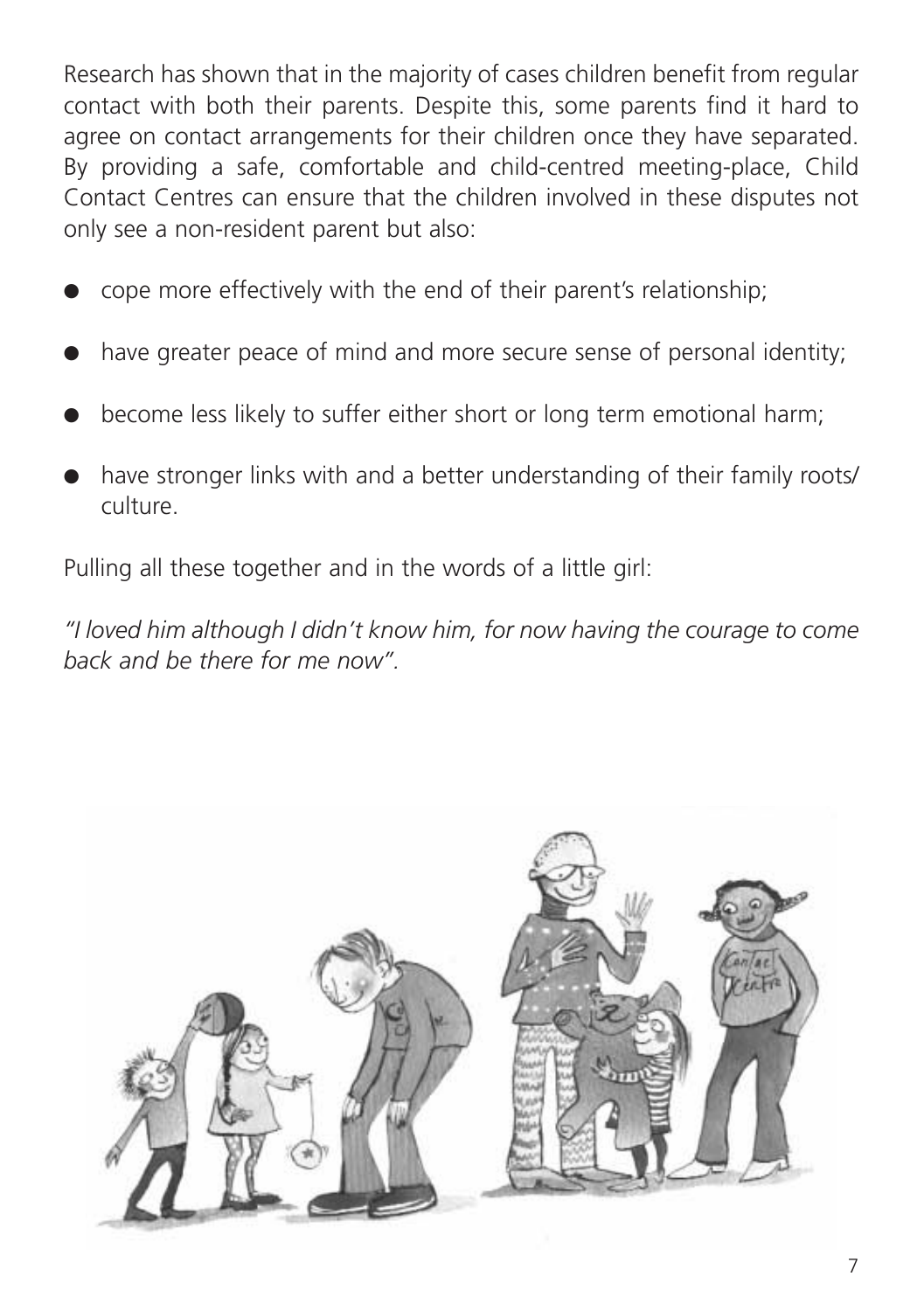## **Who benefits? – Parents**

*Divorce results in the death of a marriage but does not have the finality of a physical death. The vestiges of a former way of life remain to remind and overshadow a present existence. Its hurt goes deep and is accompanied by the doubt that it will ever heal."*

#### **The end of a marriage or a relationship normally results in adults and children going through periods of:**

| breakdown  | "I just didn't see it coming. He says he doesn't love me<br>anymore."                                    |
|------------|----------------------------------------------------------------------------------------------------------|
| shock      | "I cannot sleep, but I'm exhausted. I have a dull ache<br>that doesn't go away."                         |
| anger      | "I was planning her destruction and then imagining her<br>crawling back to me, begging for forgiveness." |
| pain       | "This is really hurting me."                                                                             |
| hatred     | "How could I ever have loved her when she is making it<br>so difficult now?"                             |
| grief      | "We were so happy – a perfect family with so much to<br>live for."                                       |
| acceptance | "The best revenge of all is to pull yourself together and<br>get on with life and be happy."             |

Where these difficulties are accompanied by problems arranging contact between a child and a non-resident parent, Child Contact Centres can sometimes help by encouraging the people involved to:

- put their child's best interests first;
- co-operate over child-care and contact arrangements;
- keep their own disagreements away from their child.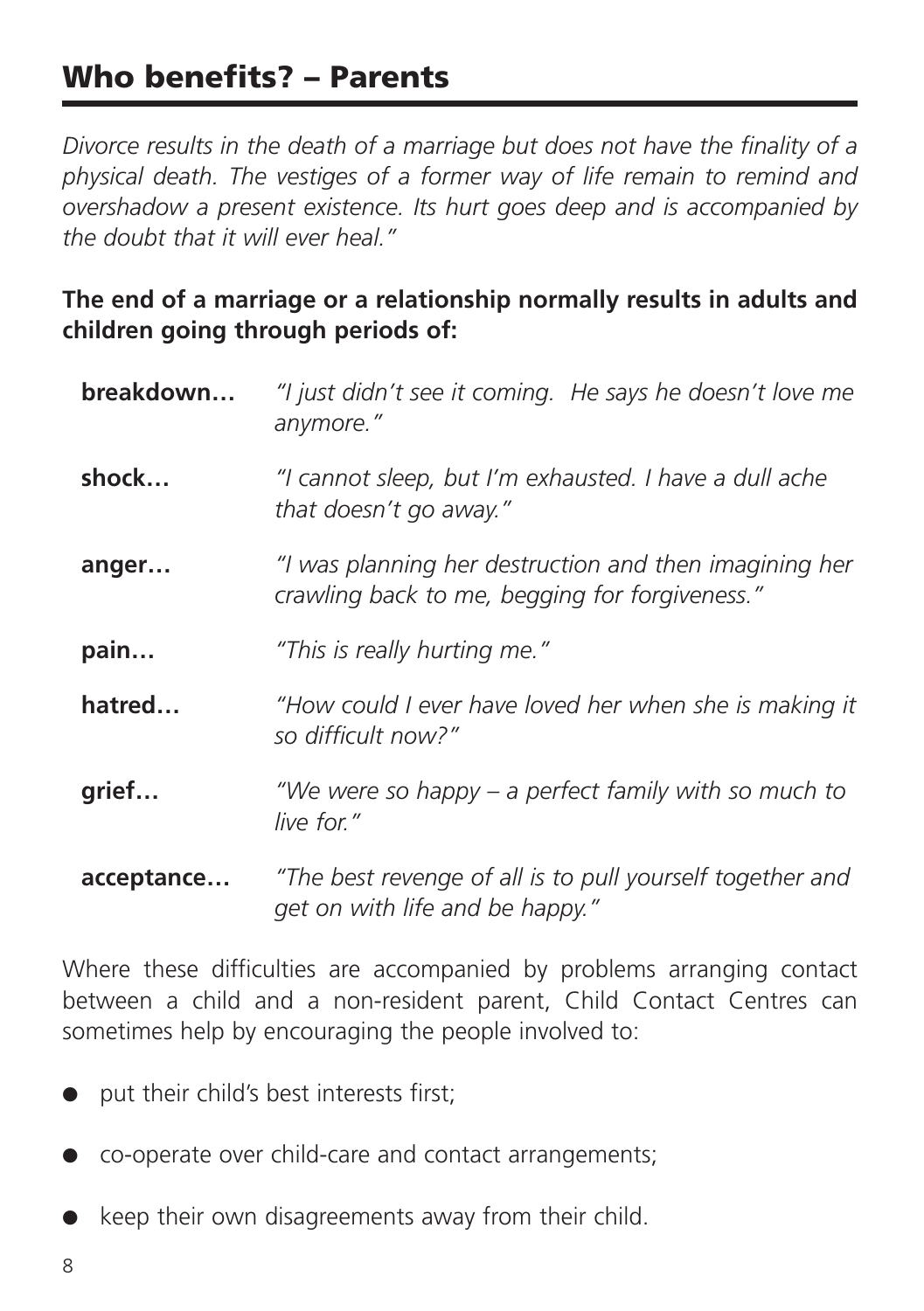The success of Child Contact Centres in helping parents to work together for the benefit of their children is reflected in the following two statements:

*"I would like to say that I've found the Child Contact Centre very helpful regarding myself and the father of my two daughters, as before this service we were unable to speak to each other without it turning into a row."*

*"The support and use of a Child Contact Centre has been essential in maintaining contact between my children and I. As my ex-wife and I had no immediate families to support us I really don't know what would have happened if a Child Contact Centre had not been available."*

Child Contact Centre volunteers often notice the same and will on occasions be heard to say:

*"Some parents have problems when they first arrive but eventually learn to trust each other again".*

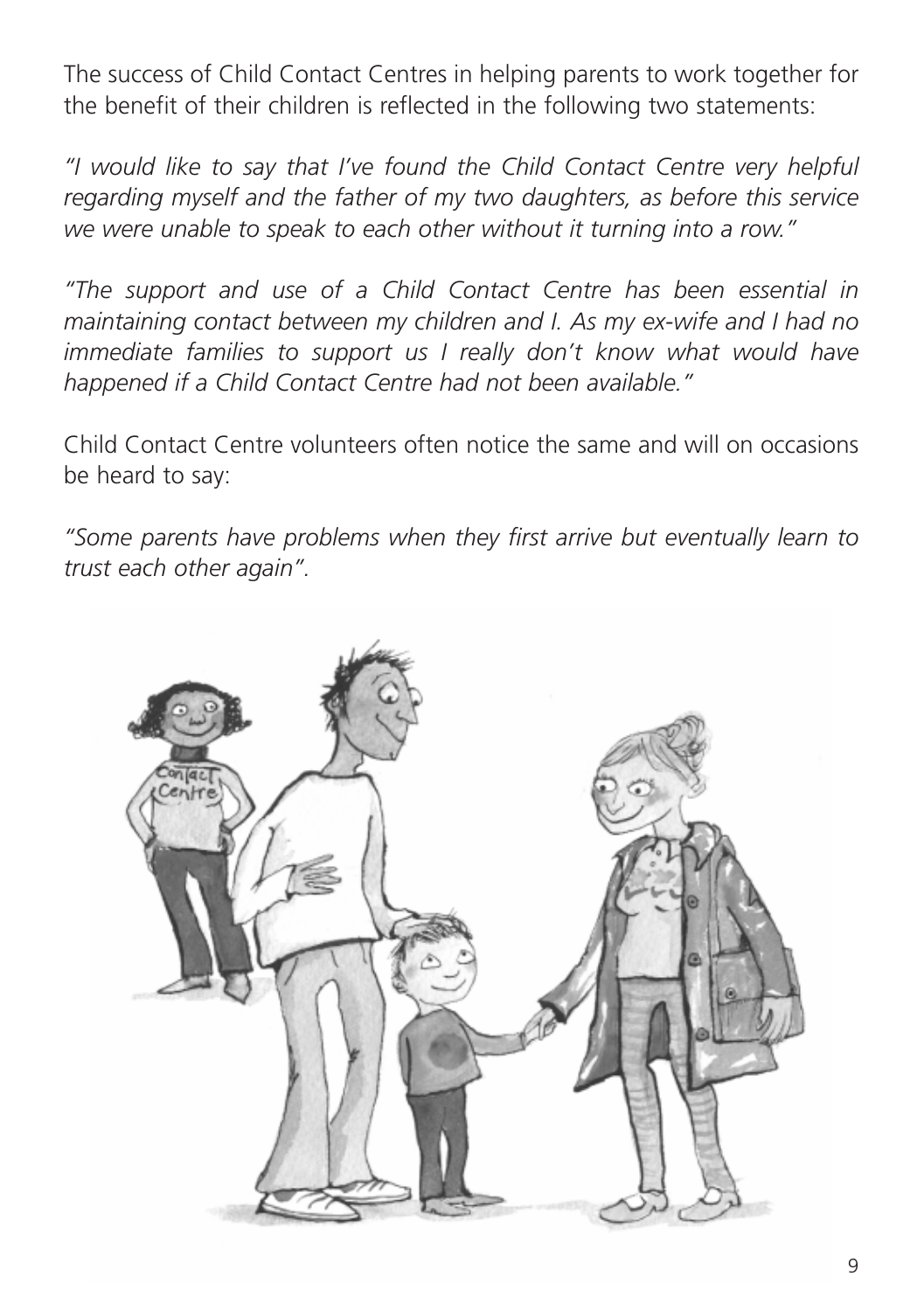### **How is a Child Contact Centre organised and run?**

The trauma and distress which accompanies family breakdown means that contact can often be an awkward, stressful and sometimes distressing experience for adults and children alike. These emotions manifest themselves in different ways but Child Contact Centre staff frequently find that:

- parents do not want to meet or speak to each other;
- children have not seen a non-resident parent for some time;
- some children may have been told negative things about their nonresident parent in advance of coming to the Centre;
- tensions become so great that people will on occasions become upset or angry.

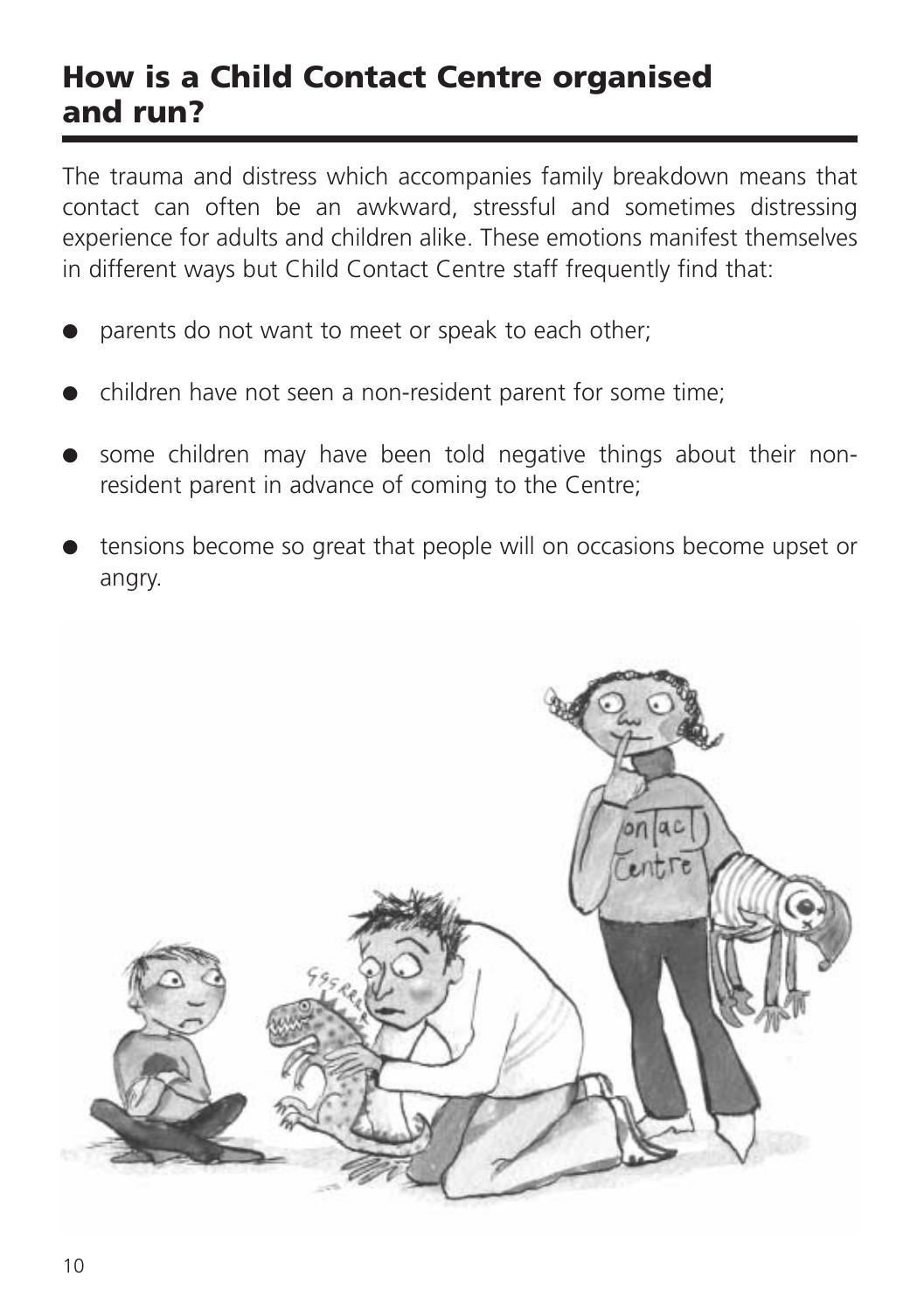All of this means it is important that Child Contact Centres are organised and run in a way which ensures that they:

- maintain a stance of impartiality when working with parents and other family members;
- maintain a strict code of confidentiality at all times;
- make parents aware that they are responsible for the safety and supervision of their children at the Centre;
- know who will be attending for contact and know whether a child will be able to leave the Centre;
- $\bullet$  keep an accurate record concerning who is in the Centre at any one time;
- are aware that the presence of new partners or members of either parent's family can sometimes cause unnecessary friction and disruption;
- do not act as a place for negotiation;
- follow the appropriate Government Health and Safety guidelines;
- have a process for dealing with complaints.

#### **Does the Centre have any rules?**

All Child Contact Centres have a basic set of rules which families using them will be made aware of and asked to accept. These rules are necessary to ensure the Centre is a safe child-centred environment where families can relax and rebuild broken relationships. You will be made aware of the rules that apply to your Centre if you agree to become a volunteer.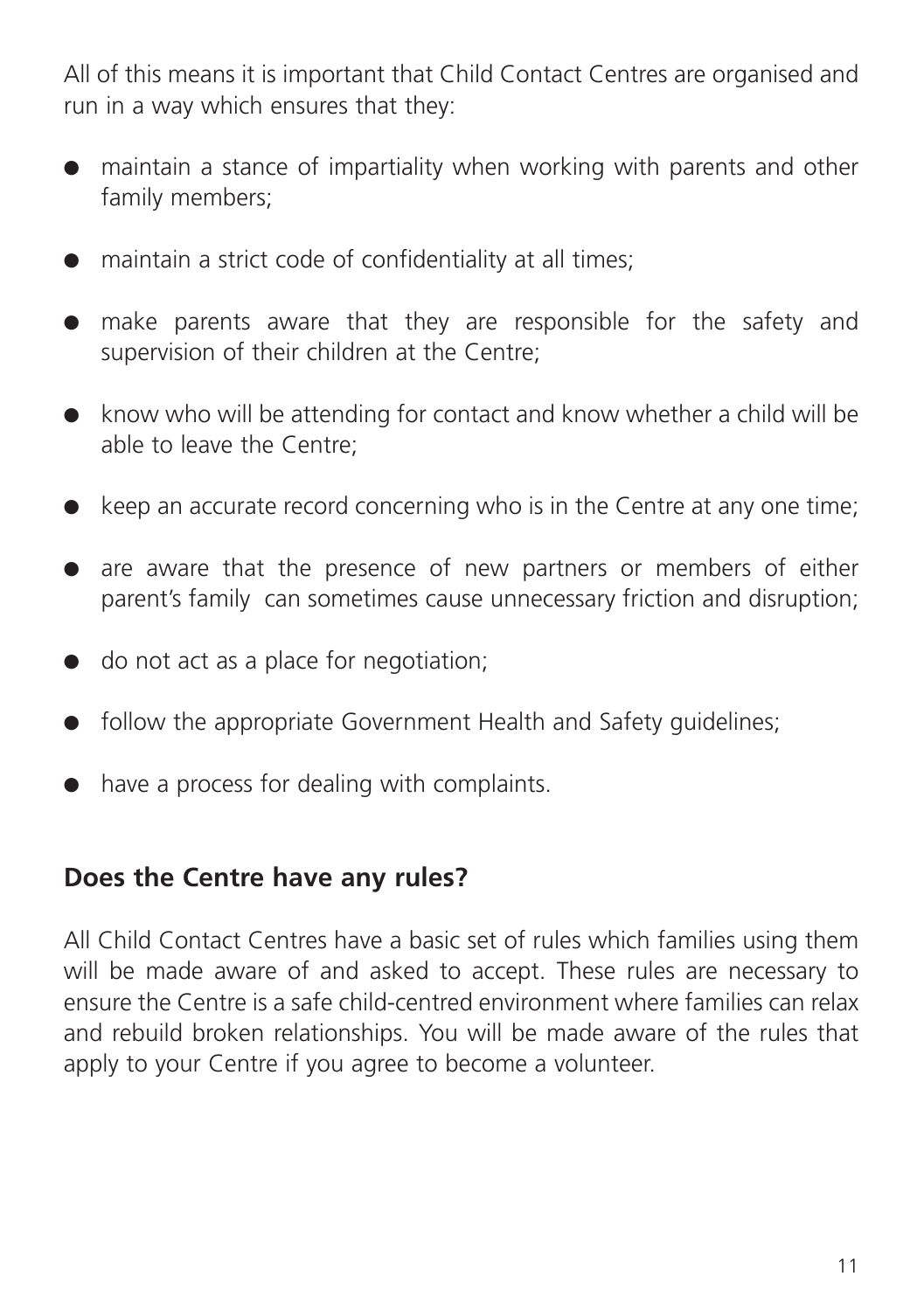#### **What qualities do I need to be a Volunteer?**

*"Working in a Child Contact Centre has made me more adaptable and openminded."*

*"You have to be patient and compassionate."*

**These two statements were made by existing volunteers and sum up much of what is required, but in general terms, Child Contact Centre volunteers need to be:**

| discreet     | Although it can sometimes be difficult it is essential that<br>volunteers have and maintain a strict code of<br>confidentiality. Put simply this means "You must never<br>talk about what you have seen and heard." |
|--------------|---------------------------------------------------------------------------------------------------------------------------------------------------------------------------------------------------------------------|
| impartial    | "Everybody has a story to tell but you must not voice an<br>opinion or take sides."                                                                                                                                 |
| caring       | "Many families develop a good relationship with Child<br>Contact Centre volunteers because they feel that we are<br>not part of the system, we are not judging them and we<br>listen to them."                      |
| enthusiastic | "We always need people who have new ideas and can<br>help the rest of us along."                                                                                                                                    |
| tolerant     | "There will be times when your patience is stretched to<br>breaking point."                                                                                                                                         |
| reliable     | "The Centre will only work well if everybody does their<br>bit."                                                                                                                                                    |
| sensitive    | "A lot of people will be confused, apprehensive, angry or<br>frightened and therefore need a sympathetic ear."                                                                                                      |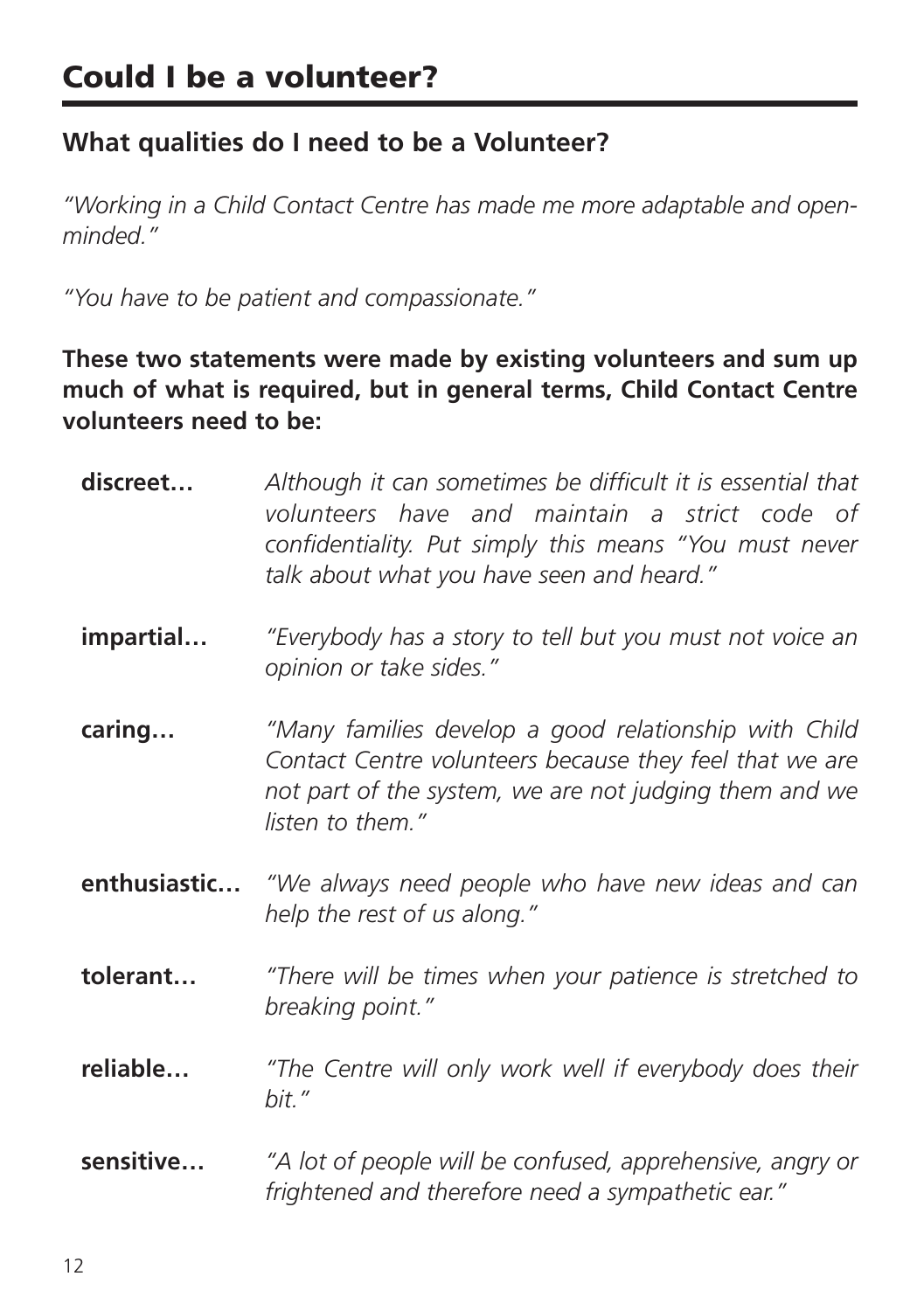# **How much time will I need to give?**

Many Child Contact Centres organise their volunteers into teams, others do not, but whatever system a Centre operates an experienced person should always be on duty. Similarly, and in keeping with NACCC guidelines there will never be less than three volunteers on duty. All of this means that most volunteers find they are working in the Centre one Saturday morning or afternoon every 4 to 6 weeks.

#### **What will I have to do?**

A volunteer at a Child Contact Centre is primarily responsible for facilitating contact between a child or children and a non-resident parent. They will also be asked to:

- help prepare the Centre in advance of people arriving;
- welcome visitors:
- register Centre visitors;
- act as a host who:
	- explains the use of the facilities;
	- arranges toys;
	- arranges refreshments;

And finally:

- tidy up once the Centre has closed.
- Spend a short period of time talking to the leader and other volunteers about what has happened during the contact session.

Some Centres operate a system where named volunteers are responsible for particular tasks. Others adopt a more flexible approach and allow their volunteers to move between the different tasks. Whatever system or approach a Centre is using you can be assured that your input will be of value and appreciated.

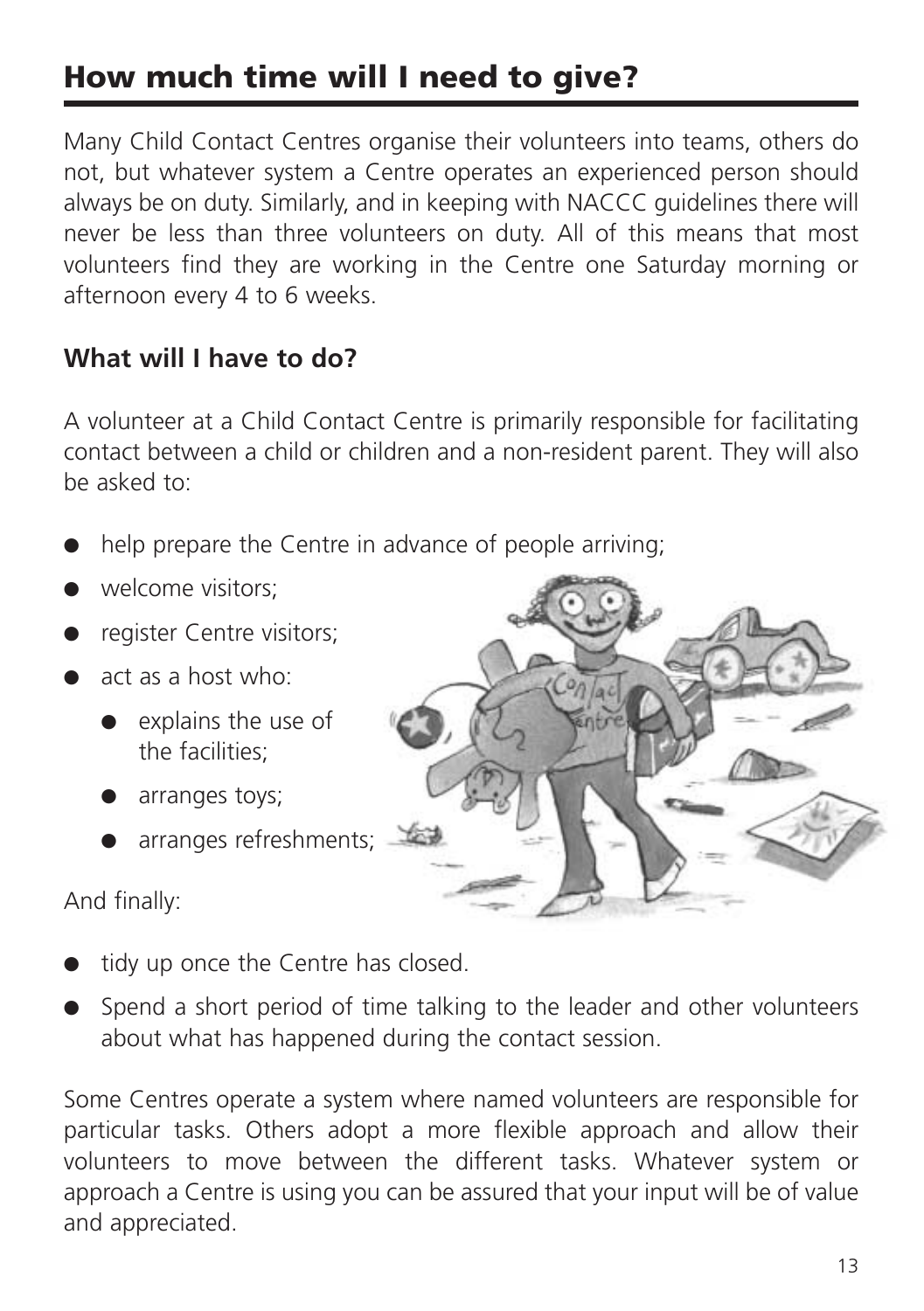### **How should I approach working in a Child Contact Centre?**

**Be yourself and try to be…**

| cheerful but not artificial                                                                                 | "People almost always respond well to<br>somebody who is warm and interested<br>in them."                                                                        |
|-------------------------------------------------------------------------------------------------------------|------------------------------------------------------------------------------------------------------------------------------------------------------------------|
| assertive but not dominant                                                                                  | "It is important for families to know<br>what the Centre can provide and what<br>is expected of them."                                                           |
| re-assuring                                                                                                 | "Some people will be worried about<br>coming to the Centre and how their<br>former partner or children might react<br>to them."                                  |
| able to build relationships<br>whilst remaining impartial                                                   | "It often helps to know something<br>about the practical and emotional<br>impact of separation or divorce upon<br>the families who are using the Centre."        |
| Able to deal with difficult<br>situations and with parents<br>under stress                                  | "Problems can arise sometimes but<br>serious incidents are rare."                                                                                                |
| being prepared to work as<br>part of a team where people<br>exchange information and<br>support one another | "Teamwork makes it possible to cope<br>with the more difficult aspects of<br>the work or the bits you could find<br>yourself taking home and worrying<br>about!" |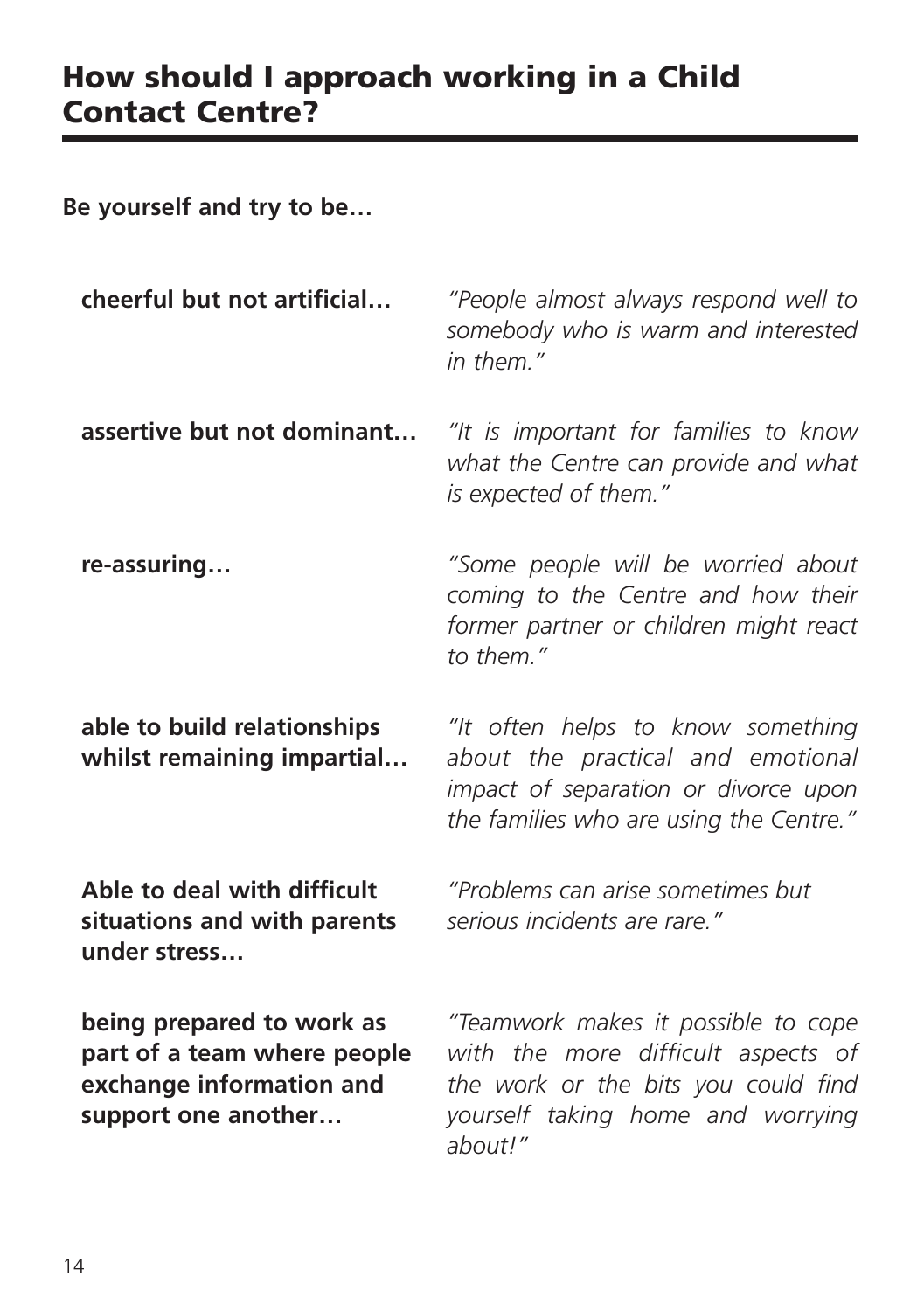### **What are the rewards of working in a Child Contact Centre?**

Once again it is probably best to begin by looking at what volunteers and people using Child Contact Centres have said. Starting with the volunteers:

*"There are some afternoons were everything goes well and there is very little to do."*



*"The rewards outweigh the problems and disappointments."*

*"We need to help children develop successful relationships so that they can become good parents themselves."*

Moving on to the parents:

*"The Centre was absolutely brilliant for me and Susan to start building our relationship after a long and hurtful gap. I have never met a kinder group of people in my life. I am now seeing Susan every Saturday from 9am - 6pm. We go anywhere and everywhere and now she telephones me in the week. Our bond and love for each other is beautiful. All of this was made possible by Janet and all of you at the Centre. Thank you from the bottom of my heart."*

Finally and combining the children and their parents in a way which many volunteers find particularly satisfying:

*"I was shown into the hall and directed to a table away from the other families. Suddenly the boys came running to me, their arms open both shouting DADDY! DADDY! DADDY! Big hugs for each one. It was like a rugby scrum only for once I was crying. They had not forgotten me."*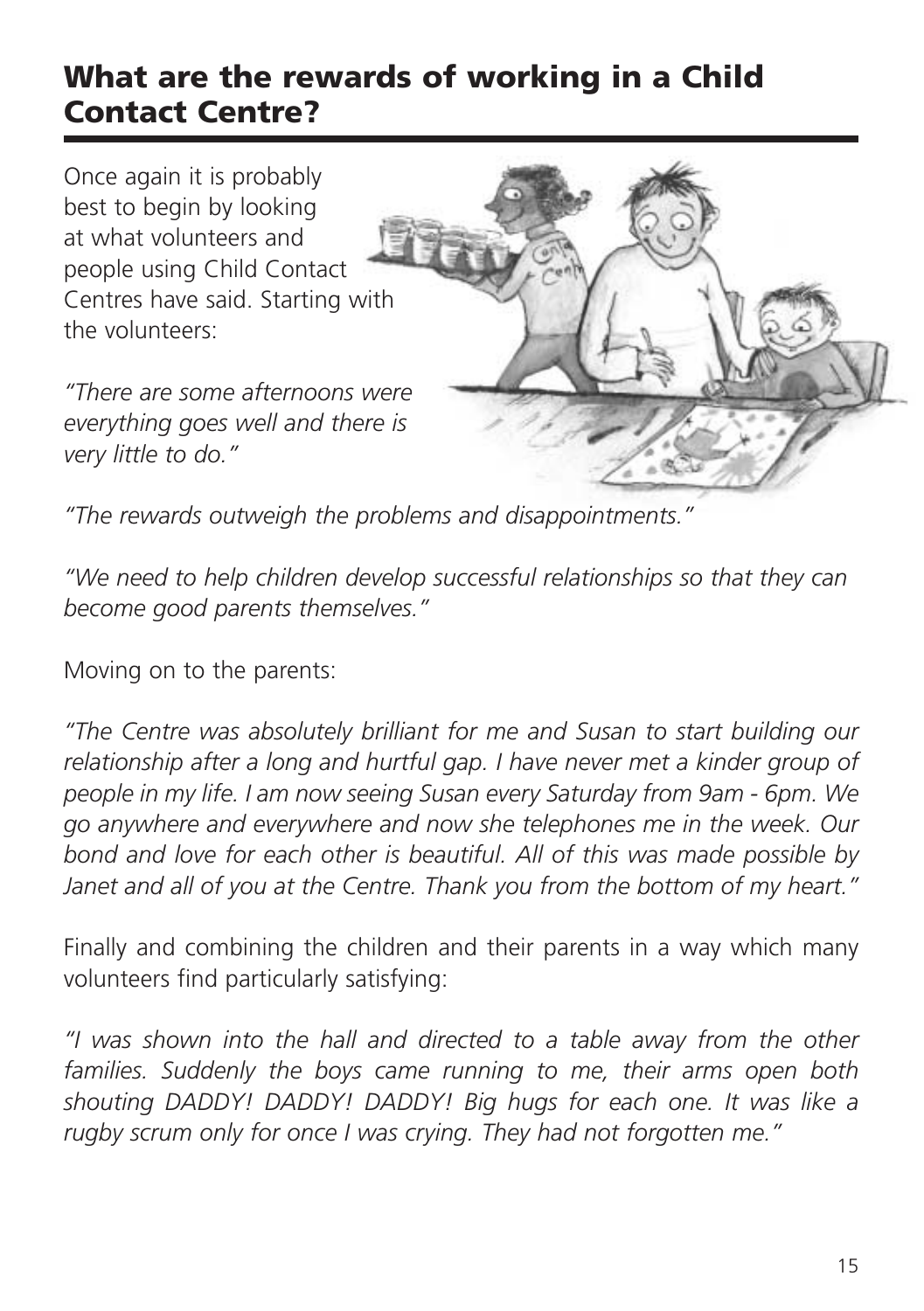# **So what do I do next?**

Working in a Child Contact Centre is not for everybody. If you feel that this is not for you then thank you for taking the time to read this booklet and we hope you will enter into another form of voluntary work elsewhere.

There are two possible routes to follow if you **are** interested in becoming a volunteer at a Child Contact Centre.

- 1. Contact the co-ordinator of your local Child Contact Centre.
- 2. Contact NACCC who will then put you in touch with the co-ordinator of a Centre close to your home.

Once you have spoken to the coordinator of your local Child Contact Centre, and if you have decided to become a volunteer, the coordinator will then arrange for you to go through a recognised application process. As you will be working with children, the process will involve you completing an application form, obtaining a reference and completing the appropriate safeguarding children checks. Once you have completed this process, arrangements can then be made for you to start some induction training and begin working in the Centre.

**Finally, if you decide to become a Child Contact Centre volunteer you will be joining a group of people whose work has, in the past, and continues to make, a very real difference for a significant number of families throughout the whole of the United Kingdom.**